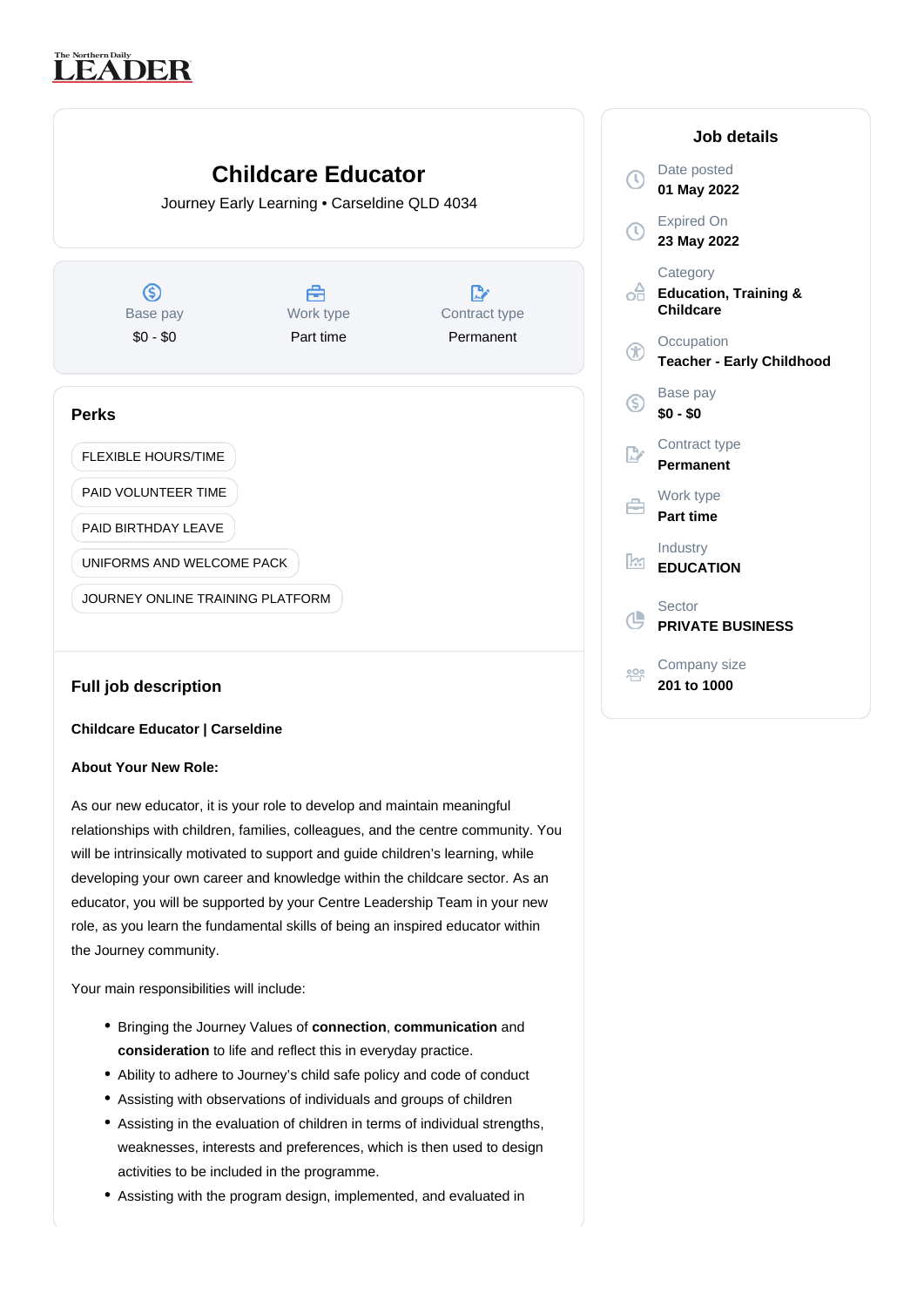consultation with others to foster all aspect of children's development in a holistic way.

- Working as an effective team member and within the defined position description.
- Seek and accept support from your Lead Educators, Educational Leader and Centre Manager

#### **Role Requirements:**

- A demonstrated commitment to providing a safe, caring, nonjudgemental and supportive environment for all children and their families
- A demonstrated ability to adhere to and understand the ECA code of Ethics and the United Nations Convention on the Rights of the Child
- Demonstrated understanding of appropriate behaviours while engaging with children
- Current Valid Working with Children Check
- ACECQA approved Diploma or Certificate III in Children's Services or, working towards
- First Aid, Anaphylaxis and Asthma Certificates
- Full working rights in Australia

### **Benefits:**

- **Ongoing Professional Development** Exclusive access to our internal professional development platform – Journey Academy, external training and short courses.
- Networking Opportunities Collaborate with, and build relationships across the journey community through centre visits, events and networking opportunities.
- **Paid Team Meetings** Be paid for your time and commitment to **Journey**
- Uniforms Provided Receive annually updated uniforms to keep you looking fresh and feeling great
- **Get Paid Weekly** Maintain your finances with weekly pay.
- **Paid Birthday Leave** Celebrate your special day on us!
- Anniversary Gift We value and recognise our people for their commitment and contribution.
- **Freshly made meals** Enjoy our 'Wholesome Child' menu and nourish your body with delicious meals & snacks.
- **Paid Annual Volunteer Day** Giving you something that gives back
- High-Quality Resources & Environments Our environments spark creation, inspiration and pure joy in educators, families and visitors

# **About Carseldine:**

Journey Early Learning Carseldine is our newest childcare centre in Brisbane that caters for 117 children from six weeks to six years old. It boasts state of the art environment to support children's curiosity, imagination, and creativity. Adjoined to a retirement village, the team at Carseldine will have opportunities